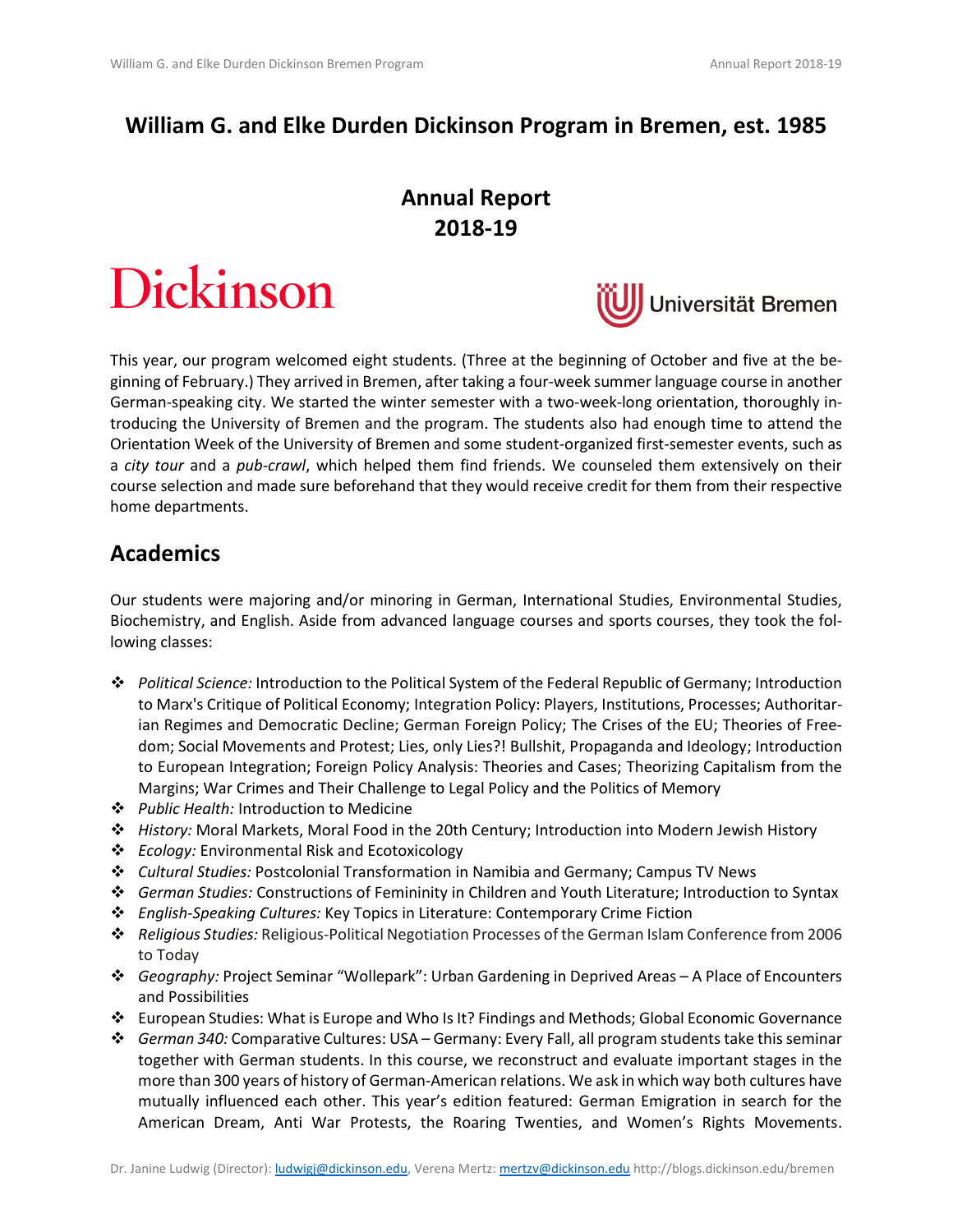Student's comment: "When I first enrolled into the course, I was skeptical at what we would be discussing, because as an American raised in the  $21<sup>st</sup>$  century, I've never had to think much about Germans in the context of American culture. I appreciated the way this course was able to go through every major era in U.S. history, speaking about the German presence in each. I also enjoyed hearing more about the German perspective on America (as I've never really thought before what Germans think of us… I had no idea how Americanized Germany is, but it makes sense considering the U.S. occupied Germany for many years). It was nerve-racking to complete a presentation 'auf Deutsch,' but I'm grateful I was able to get some practice before completing presentations in other classes. Overall, I feel like I learned a lot from the course and enjoyed it very much." >Liz Bodenman '20<

In addition to intensive counseling during the whole semester, we also organized a time management workshop and another one, in which our students were introduced to the specifications of the German academic system by a professional, who also explained how to prepare, research, and write a paper (called "Hausarbeit"), including correct citation styles. Some of our students had a so-called "study buddy" in one of their courses; others had tandem partners focusing on German language acquisition.

## **Excursions**

Once again, the group went on excursions to Berlin and Vienna. We visited various museums, the Stasi archives, a Stasi prison, the German Office of the Federal Chancellor in Berlin, and Mozart's house, the Sigmund Freud Museum, castles, plus the United Nations Office Vienna. We ate cake with the last living student of Bertolt Brecht: theater director, author, and translator B.K. Tragelehn, in his Prenzlauer Berg apartment and saw the play *Mephisto* in the world-famous Viennese Burgtheater. A detailed list of those activities can be found in previous reports and on the Blog. Student's comment: "In Vienna, we learned a lot about the history of Austria and by extension Germany. My favorite part of the trip was learning about the Hapsburg dynasty, and visiting the castle in which they lived. I also enjoyed visiting Vienna's many churches. One of my other favorite parts of the trip was the day in Bratislava. I knew basically nothing about Bratislava and Slovakia, and I enjoyed learning about the city and its history." >James Moore '20<



# **5 th Dickinson College Public Lecture (DCPL)**

On June 5, 2019, Andy Wolff, Political Science Professor at Dickinson and Resident Director of the European Studies Program in Bologna, Italy, gave the fifth Dickinson College Public Lecture. Prof. Wolff's talk posed questions about the current state of the transatlantic approach to the security of Europe. The lecture took place in the tower hall of the Bremen Cotton Exchange (Bremer Baumwollbörse) in front of Bremen citizens. Prof. Wolff'slecture was preceded by comments of our distinguished guest Richard Yoneoka, U.S. Consul General in Hamburg. The subsequent discussion was moderated by Prof. Dr. Ulrich Franke, member of the Institute for Intercultural and International Studies at the University of Bremen. The DCPL is organized by Dr. Janine Ludwig, Academic Director of the Dickinson in Bremen Program, and Neil van Siclen, President of the Carl Schurz German-American Club, Bremen. Also present was Angie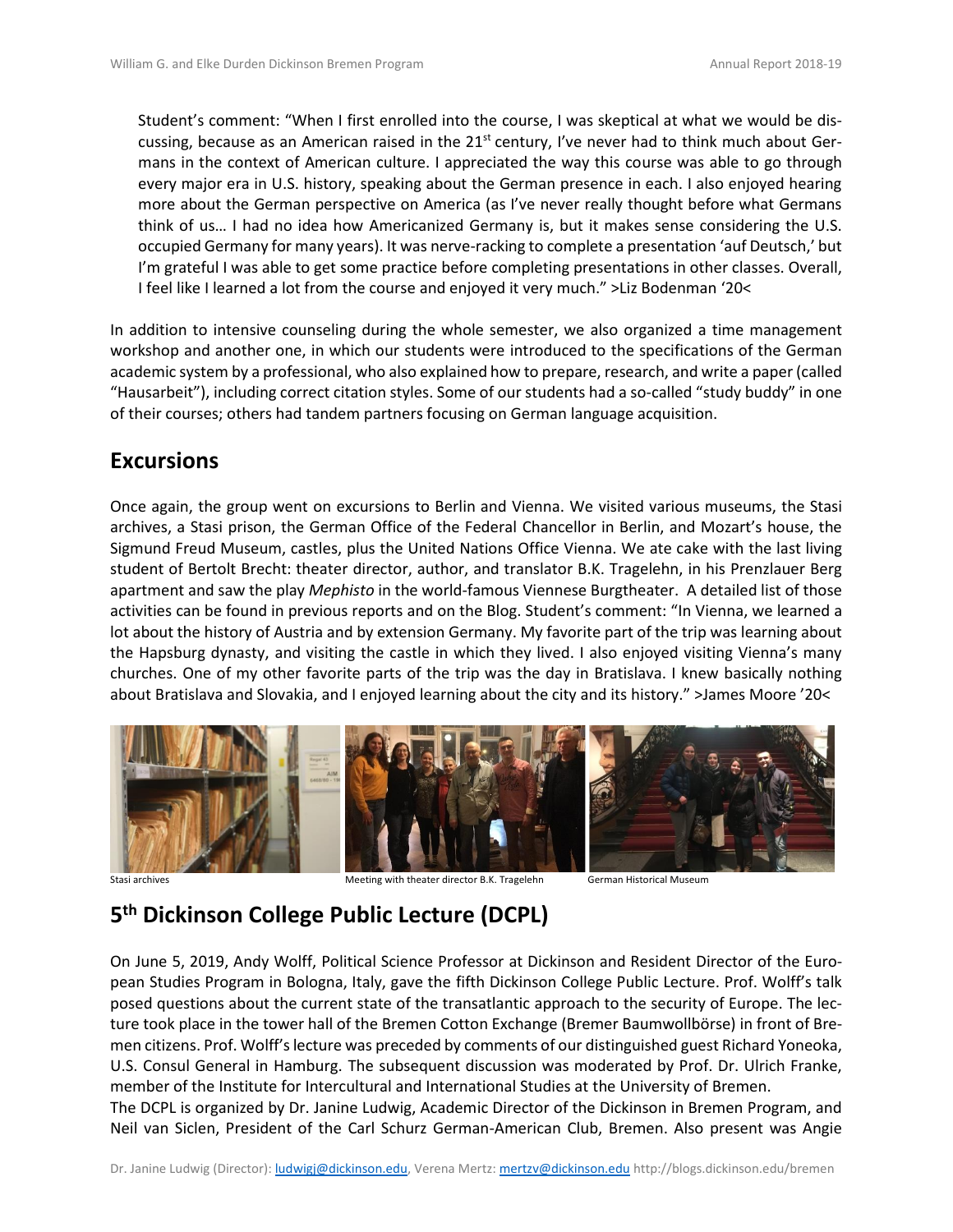Harris, Associate Dean of Students, who visited the program. This was the announcement of the talk: "The transatlantic approach to providing security for Europe, i.e. American involvement through NATO and deepening European integration is being challenged internally and externally. The United States has become hesitant to lead NATO, Russia is an assertive and revanchist power, and the European Union is in danger of fragmenting. How does Germany fit into this new security environment? What policy choices does Germany have for the construction of a new European security architecture? As Europe's politics and security become more unstable, Germany must make difficult decisions that will impact the future of Europe and the transatlantic alliance."



Mr. Wolff and Mr. Yoneoka **Angie Harris (top left) with students** Mr. van Siclen and Dr. Ludwig with their guests

## **Working and Interning in Bremen**

Our students were also engaged in more practical approaches to living abroad by working or volunteering for local institutions. One student interned with the International Heiner Müller Society, attended an academic conference on Müller and another one on Brecht and was able to publish articles on them. Two more students who completed internships wrote comments for this report (an extensive list of choices of jobs, internships, community engagement, grants, and independent studies can be found online on the  $Blog - August 1, 2017<sup>1</sup>$ :

### ❖ *Urban Gardening in Delmenhorst* – Liz Bodenman ('20)

"Over the course of the Spring Semester, I had the pleasure of participating in an Urban Gardening course called *Projektseminar Wollepark*, in which students would travel to the nearby town of Delmenhorst once a week and participate in a project to help improve the conditions of the public park. 20 students in total, we were expected to break up into groups and come up with projects according to our interests. My group was interested in the perception of Garden Culture, and what certain people idealize when imagining their perfect garden. The idea behind this was to go to Delmenhorst and ask its residents (who are a very diverse group of immigrants and refugees) to draw what they pictured the perfect garden to be. The end result was a published photo book containing pictures of the drawings and participants, as well as a summary of our findings.

I enjoyed this course because it was a break from the university curriculum and offered an opportunity that Dickinson does not offer. I was able to go out into a community I was unfamiliar with, practice my German, and befriend other *Ausländer* like myself who were starting a new life here. It was also interesting to learn about permaculture, building structures to attract certain insects desirable for the garden, and develop a basic understanding of urban planning. In the future, I highly recommend students take this course if it is added again. Otherwise, for those with an interest in gardening, urban planning, or simply volunteering with children and the elderly, take the train to Delmenhorst and stop by the *Nachbarschaftszentrum Wollepark.* You will surely be welcomed with open arms."

<sup>1</sup> <http://blogs.dickinson.edu/bremen/2017/08/01/summary-of-student-activities-jobs-grants-internships-community-service/>

Dr. Janine Ludwig (Director): *ludwigj@dickinson.edu*, Verena Mertz: [mertzv@dickinson.edu](mailto:mertzv@dickinson.edu) http://blogs.dickinson.edu/bremen